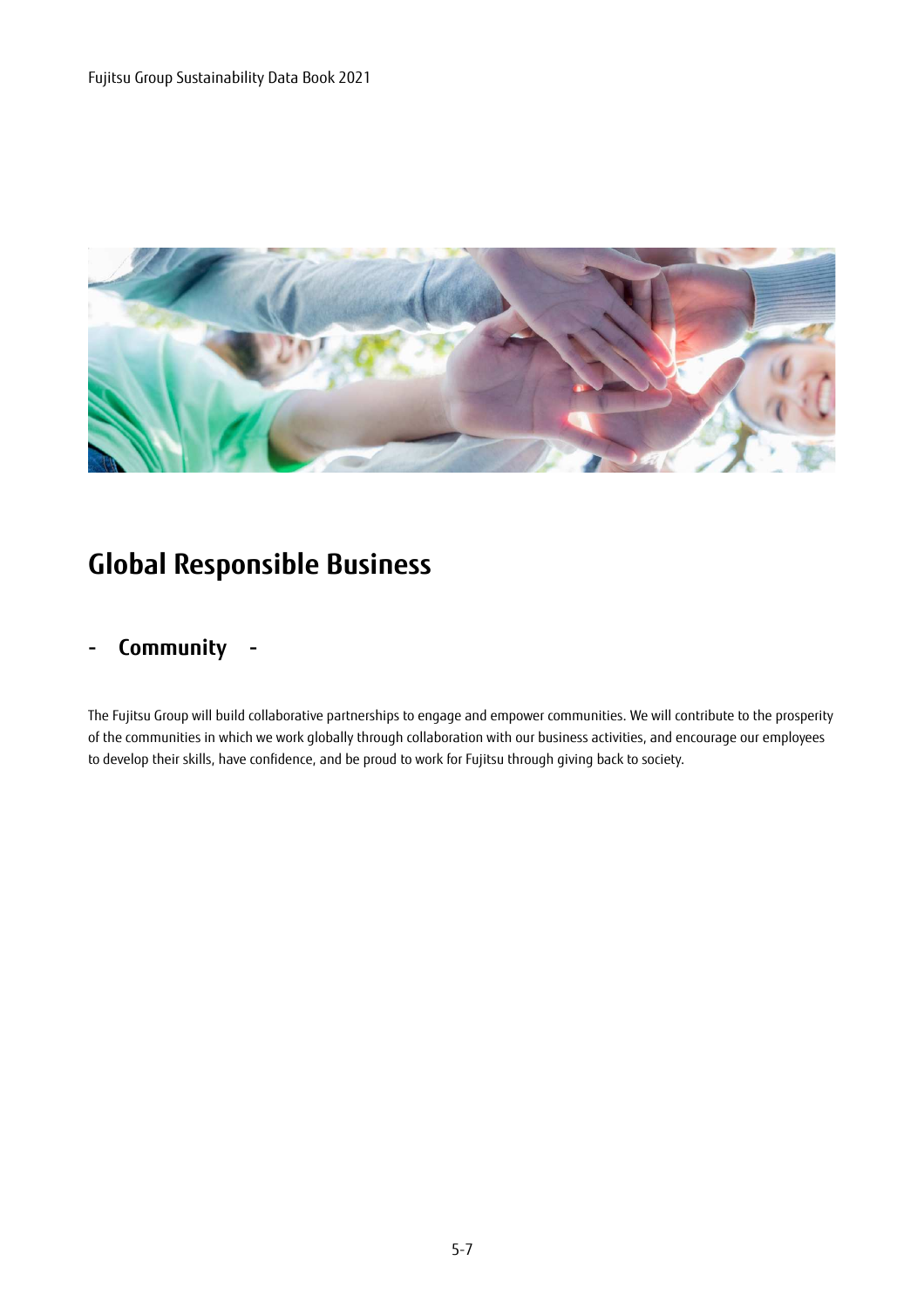## **Community Activities**

### **Goals WHAT FUJITSU ASPIRES TO BE**

Our employees, who possess an awareness that they belong to a global society, will have a positive impact not just on society, but on the economy and on business, by increasing their empathy for social issues and engaging in the co-creation of activities.

We will evaluate, analyze and communicate the impact that our employees have made, and offer greater value to society.  **GOALS FOR FY2022** 

Contributing to the transformation of both our corporate culture and mindset of employees

KPI: Rate of increase in the number of employees participating in social contribution activities related to social issues: A 10% increase compared to FY 2019 under the new normal

### **Our Approach to Community Activities**

The Fujitsu Group has cooperated with regional communities—who are important stakeholders for us—to pursue unique activities in each region in Japan and around the world. From now on, in order to achieve our purpose which was newly established in 2020, we will promote our activities in Japan and overseas in a more integrated manner, and take the trust we have built in regions up to this point and elevate it to a global level. In order to solve the challenges facing society, we will create greater value by focusing on areas where we can maximize our business strengths. Furthermore, we will continue to create significant value by developing and enhancing systems for quantitatively assessing the impact of our activities in Japan and overseas, and by implementing a cycle to review and improve our activities.

## **FY 2020 Performance**

### **Total Amount of Investments for Social Contribution Activities**



The following chart describes the investments for community activities at Fujitsu in FY 2020.

### **Employee Volunteer Activity Support System**

The Fujitsu Group has in place a volunteer activity support system to encourage each employee's active contribution to society. Additionally, we have also developed various programs customized to the characteristics of each region in order to support better local communities in each area where we have a business site.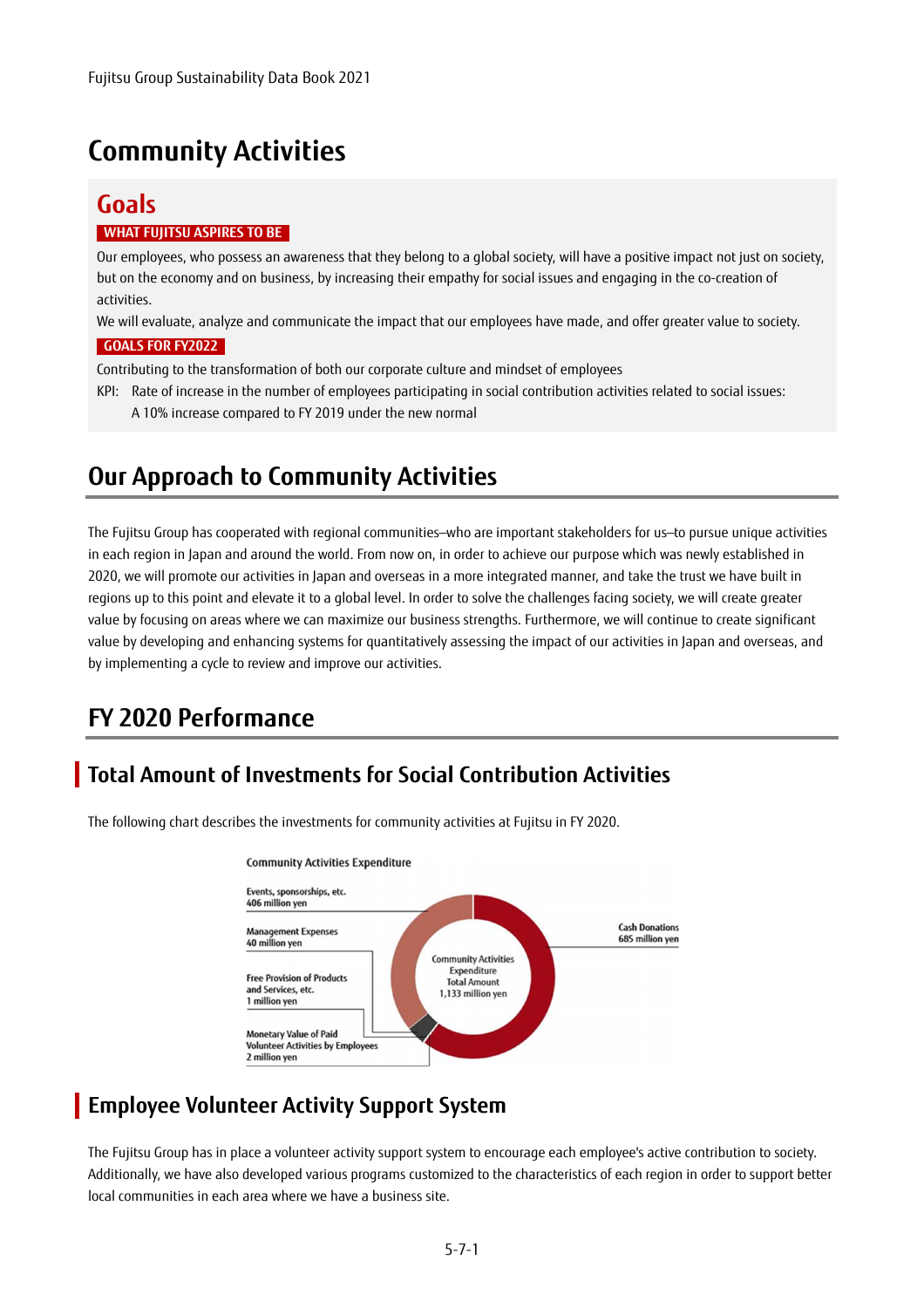#### Fujitsu Group Sustainability Data Book 2021

Fujitsu has set up a leave of absence system for employees to participate in the Japan Overseas Cooperation Volunteers or the Senior Japan Overseas Cooperation Volunteers (for up to three years), as well as a system that allots five vacation days a year for volunteer activities, which can be accumulated for a maximum of 20 vacation days. In FY 2020, two employees took their accumulated vacation days (eight days in total) to conduct volunteer activities.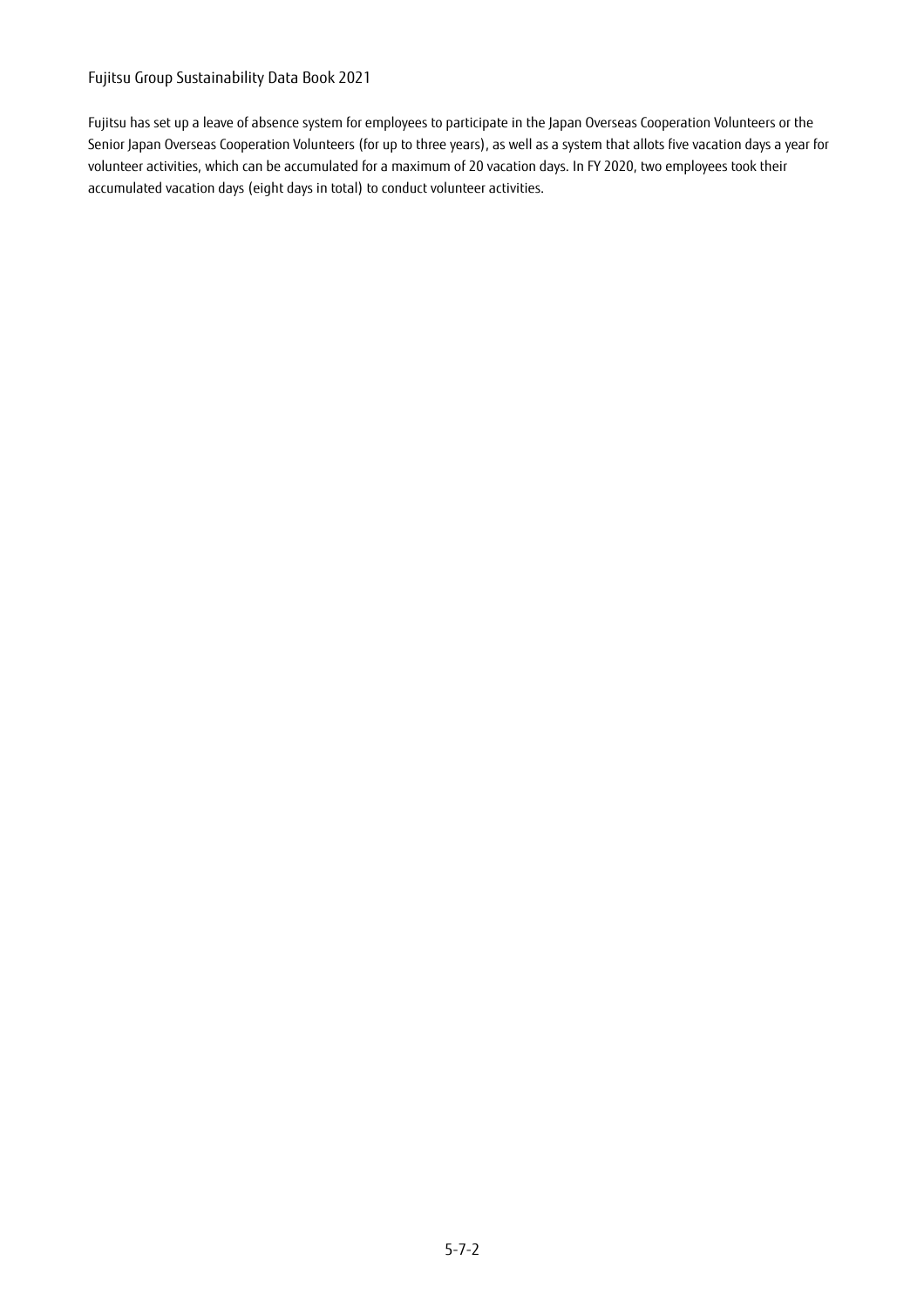## **Activities Aimed at Resolving Societal Challenges**

## **Partnering with Centrica to Provide Homeschooling Support (UK)**

Many children have had to shift to remote learning from home because of the COVID-19 pandemic. Fujitsu UK has partnered with Centrica to create a system for refurbishing old business laptops and PCs and distributing them free of charge to families whose home environment prevents them from accessing a suitable level of distance learning. Approximately 350 devices have been distributed to date. PCs undergo a condition assessment and cleaning, data is securely erased, the latest operating system is installed, a final test is conducted, and each device is ready for delivery to a family the next day. These PCs also contribute to the psychological care of children while they are unable to leave the home, because a computer allows a child to communicate with friends and teachers in the outside world.



Using a donated laptop for remote learning

# **Supporting the Employment of People with Disability by Partnering with an NPO to Purchase Vocational Products (Japan)**

Fujitsu's office and other Fujitsu Group companies in the Kansai region have partnered with an accredited NPO that sells vocational products assembled by people with disability. Together, the companies organized the in-house sale of the eye-catching products made at disability workshops throughout Japan. An unattended sales cart called "Petit Marché" was designed as a permanent fixture to display the goods available, allowing work-from-home employees to make purchases whenever they visit the office. Fujitsu's partnership with the NPO led to flourishing sales, as together they planned and selected products, replacing and restocking the goods on a regular basis. This not only served as a chance for Fujitsu employees to better understand the importance of social contribution, but also provided an opportunity for the NPO to improve its sales know-how. The initiative is also contributing to the revitalization of local communities by connecting Fujitsu employees, who may find it hard to otherwise make a social contribution, with the issues commonly encountered by disability centers and NPOs that are not accustomed to marketing their products.



The unattended sales cart "Petit Marché" in a Fujitsu office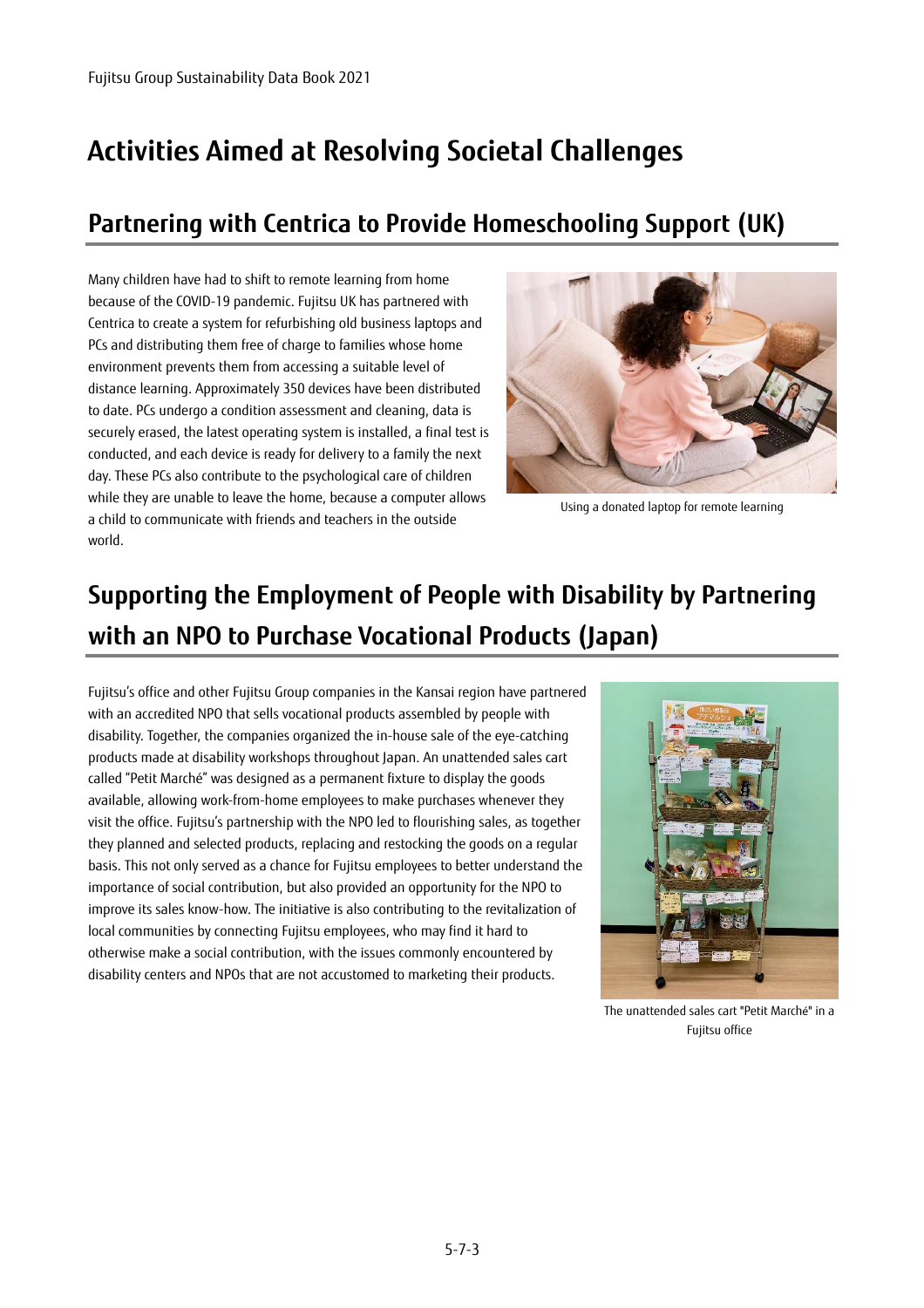### **Supporting Entrepreneurs through the Programs of U.S. NPO Kiva Microfunds**

Fujitsu Group company, Ridgelinez Limited, is a transformation design firm that creatively integrates strategy, design and technology, acting as a pacesetter for leaders who aspire to a peoplecentric approach to transformation. Fujitsu believes that it is important for all employees to be personally aware of the SDGs and the need to contribute to sustainability. The company is therefore participating in programs established by Kiva Microfunds(\*1), a U.S. NPO that supports the provision of microfinance(\*2) to entrepreneurs in developing countries. Through the sustainable microcredit activity enabled by the Kiva crowdfunding platform, Ridgelinez is providing new business opportunities for entrepreneurs to purchase farm equipment for greater yields, to improve the communication



Entrepreneurs who have received funding

environment for children's mobile learning, and to launch pharmacies to support the health of local communities. By discovering what drives leaders who aspire to change and by supporting their activities, the company is fostering a culture of 'acting to change the world and society'. As a transformation design firm, Ridgelinez will continue to provide sustainable support so that people around the world can enrich their lives and proactively take on new business challenges.

- \*1 The world's first person-to-person microfinance organization, founded in 2005. A system for lending money via the Internet to sole proprietors in developing countries.
- \*2 Financial services such as small loans and deposits designed to help needy people operate businesses, become self-reliant, and lift themselves out of poverty.

### **Social Contribution Activities Related to the Environment**

The Fujitsu Group has set out Our Purpose as being to make the world more sustainable by building trust in society through innovation. To achieve this purpose, each employee works to make a positive impact on society through our businesses and life.

- Activities in Japan https://www.fujitsu.com/global[/about/environment/activities/japan/](https://www.fujitsu.com/global/about/environment/activities/japan/)
- Activities in Overseas https://www.fujitsu.com/global[/about/environment/activities/global/](https://www.fujitsu.com/global/about/environment/activities/global/)

### **Support for Damage from Natural Disasters**

The Fujitsu Group is carrying out donation and contribution campaigns in order to assist with efforts to recover from the damage caused by natural disasters.

For examples of overseas cases where we donated and contributed to support natural disaster recovery, please see below (cases in Japan are available on our Japanese-language website)

- FY2020
	- Donation to the Australian bushfire appeal (A\$47,491 donated by Fujitsu Australia Limited).
- FY2019
	- Fujitsu donated food, and hygienic materials to families affected by the fires that occurred in the Philippines where at least 1,000 families were impacted.
- FY2018
	- Fujitsu responded to Hurricane Florence, which caused extensive damage in the southern part of the U.S., by raising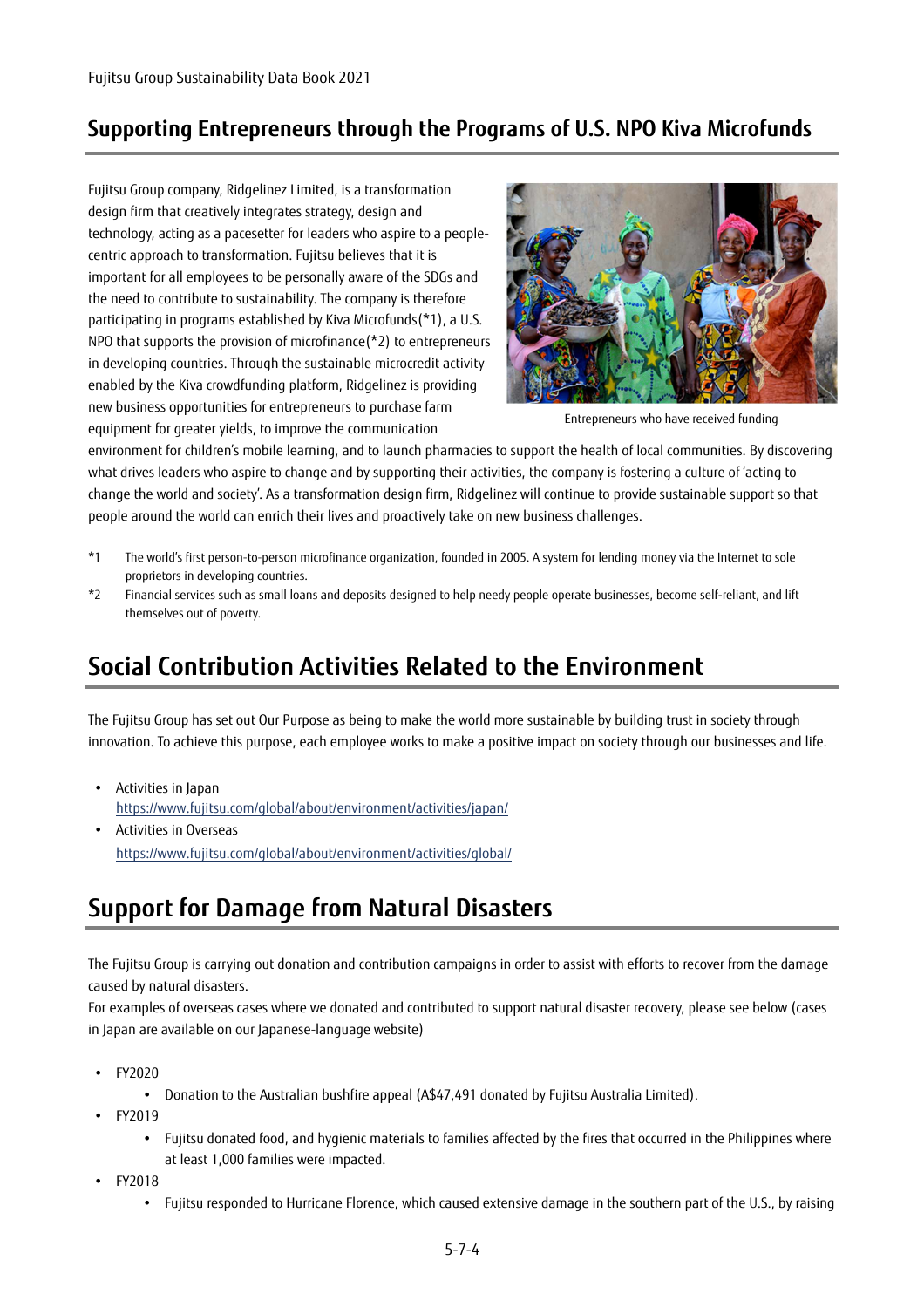#### Fujitsu Group Sustainability Data Book 2021

money to donate to the Red Cross.

- Fujitsu fundraised and matched employee donations for victims of the devastating California wildfires. Fujitsu also worked with Australia Post to quickly restore essential services after flooding in Townsville, Queensland
- FY2017
	- Fujitsu promoted initiatives to collect and deliver goods for firefighters combatting the wildfires in Portugal
	- Fujitsu donated food and personal care products to victims of Costa Rica's Hurricane
- FY2016
	- Fujitsu fundraised and matched employee contributions in support of Italy's earthquake victims
- See here for the Great East Japan earthquake disaster recovery and reconstruction support activities. (Japanese language only) https://www.fujitsu.com/jp/about/csr/recovery/

## **Contributing to Society through Sports**

The Fujitsu Group promotes sports as a building block of a strong society. Company sports encompass the track and field team, the Frontiers American football team, and the RedWave women's basketball team. These organizations share the thrill of sports while building a more prosperous society and contributing to promoting the mental and physical health of people. We also cosponsor sports and promote initiatives to promote barrier-free minds through sports.

- See here for our sponsorship and contributions to sports. (Japanese language only) https://sports-topics.jp.fujitsu.com/activity/
- See here for the barrier-free activities of the mind through sports. (Japanese language only) https://sports-topics.jp.fujitsu.com/accessibility/

## **Cultural and Sponsorship Activities**

 See here for information on Fujitsu's cultural and sponsorship activities. (Japanese language only) https://www.fujitsu.com/jp/about/resources/advertising/event/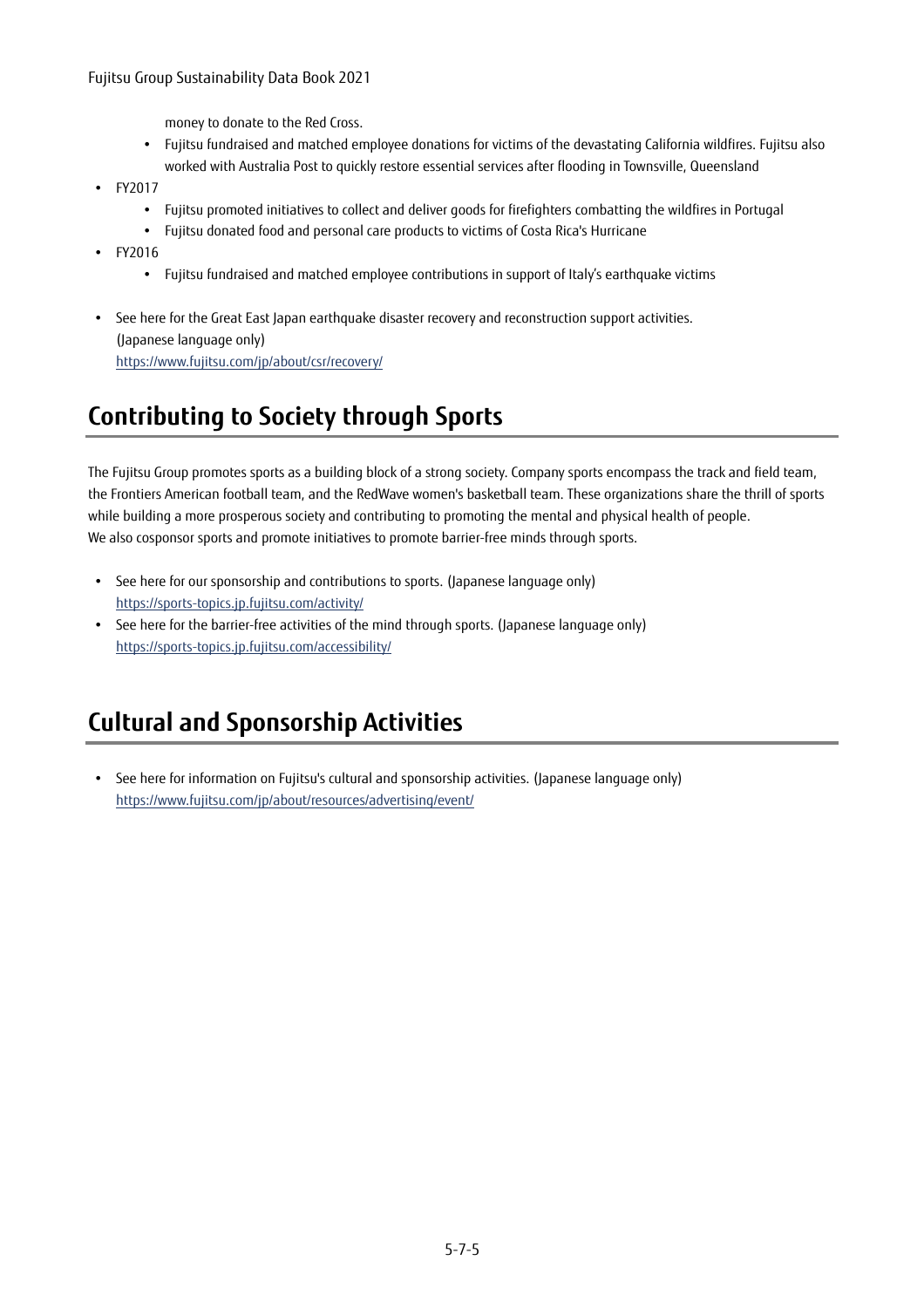# **Activities Utilizing ICT**

## **SDG Communities**|絆 **(Fujitsu Global)**

SDG Communities|絆 is a project that aims to bring Fujitsu employees together to form global virtual communities focused on implementation of the Sustainable Development Goals (SDGs) set by the United Nations. When the outbreak of COVID-19 in 2020 impeded traditional forms of communication and resulted in the switch to teleworking, Fujitsu created new communities to promote the Fujitsu Way through SDGs. Employees can use the company's internal social media services to choose their own SDGs and start collaborating with other Fujitsu employees around the world who share the same objectives, thereby boosting their sense of organizational identity. The aim of participation and activity in SDG Communities|絆 is to embed the core values of the SDGs into the Fujitsu culture, as we



An overview of community activities around the world

work to make the world more sustainable and deliver on Fujitsu's corporate purpose.

# **Industry-Academia Collaboration to Foster the Development of Female IT Talent: Launch of an ICT Consortium Targeting Female University Students (Japan)**

With the aim of fostering female talent to lead the Society 5.0 era, the Fujitsu Group and other member organizations have launched the Women's University Students ICT-driven Social Innovation Consortium (WUSIC). This is an industry-academia collaboration comprising two universities and three companies (Tsuda University, Japan Women's University, FJCT, Fujitsu, and Asia). Coding classes for cloud-based smartphone app development are being held along with networking events, and opportunities are being provided to promote the use of the apps and match businesses with university talent. A total of 143 female university students have participated in this program, with approximately 40 sessions being held so far. Fujitsu will continue to support the training of IT talent, fostering the study of coding to enhance ICT literacy and contributing to the development of planning and presentation skills essential for success in business.



Students participating in a coding class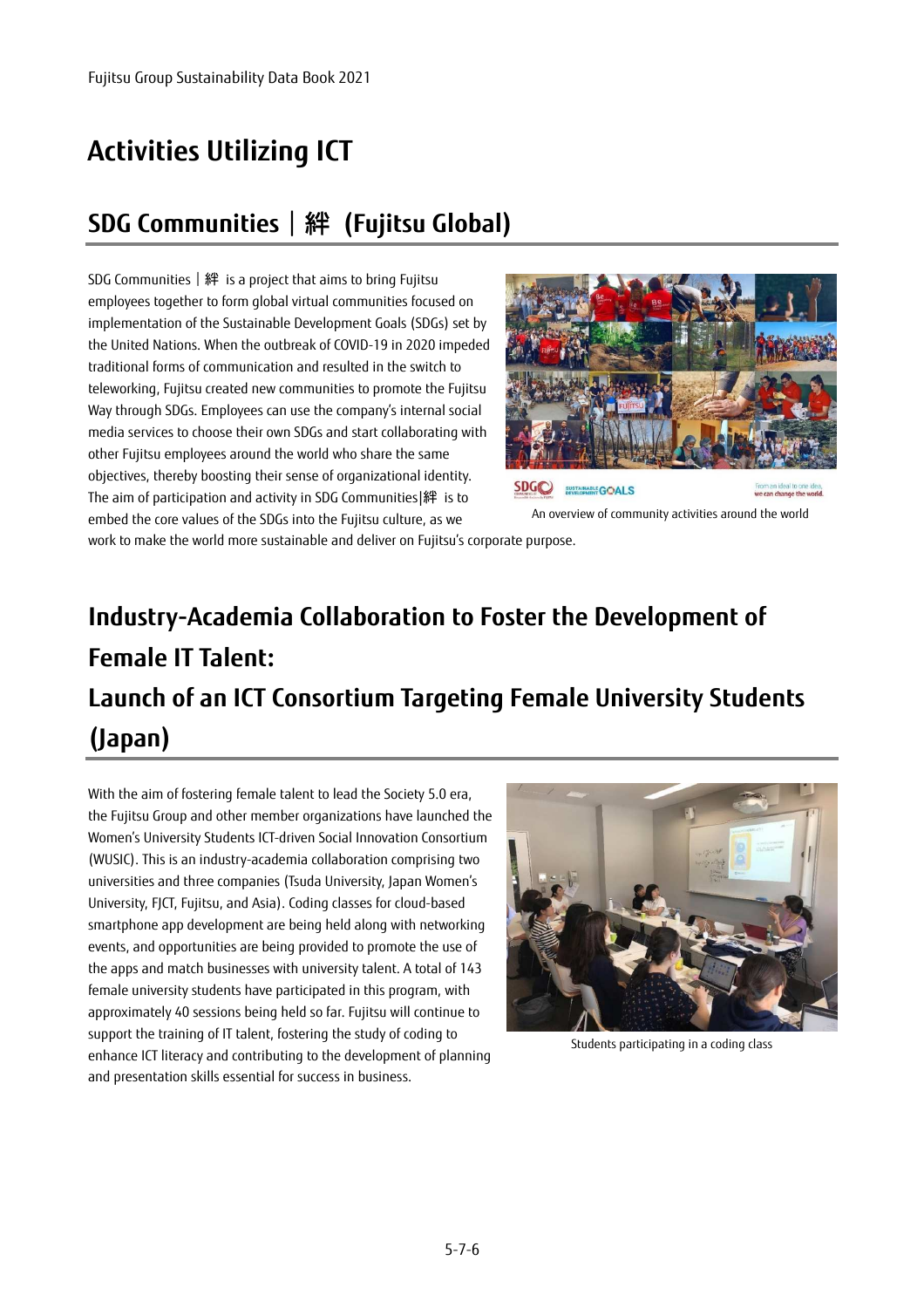# **Training Environment for Ontenna Programming Provided Free of Charge (Japan)**

Fujitsu is working on the development and deployment of Ontenna, a product that enables the hearing impaired to feel sound through vibration and light. Ontenna is a user-interface device that can be worn on the hair, earlobe, collar, cuff, etc., and allows the wearer to pick up tonal characteristics through vibration and light. Ontenna is now provided free of charge to around 80% of schools for the deaf, where it is used in speech and rhythm practice. Fujitsu has also developed a user-programmable application for use in schools for the deaf and other educational institutions around Japan, allowing children to easily customize the intensity of Ontenna's vibration and the color of the light according to the volume of the sound for the desired reaction. Fujitsu was able to create a high-quality educational solution that could not be achieved simply with conventional ICT education, making it possible for the hearing impaired to experience a new world of sound. Fujitsu is also helping to facilitate an understanding of diversity in society by making it possible for more people to experience Ontenna through free lending and program rental at schools and educational institutions interested in programming training using this device.





Ontenna in use The vibration intensity and light color can be customized



The application in use at a school for the deaf

### **Fujitsu-JAIMS Foundation**

### **Transcending borders to create a better future**

Fujitsu-JAIMS was established as a non-profit educational foundation in 1972 (the Japan-America Institute of Management Science) , based on the then-President's mission to "develop talent capable of building a better future". In the half century since its establishment, JAIMS has been working to develop leaders capable of creating the value required throughout that period.

Since 2012, JAIMS has been a pioneer in fostering leaders capable of pursuing "the betterment of society (the common good)" by offering a training program in the Asia-Pacific region for those with a clear commitment to contributing to the advancement of their own country and their own community. We aim to realize the vision of developing talented people who can create new value for society. In addition to providing full support for operations, funding, etc. at



Program participants

JAIMS, Fujitsu incorporates its practical knowledge, technologies, and expertise into the program activities to further generate beneficial outcomes for society.

 See here for information on JAIMS. https://www.jaims.org/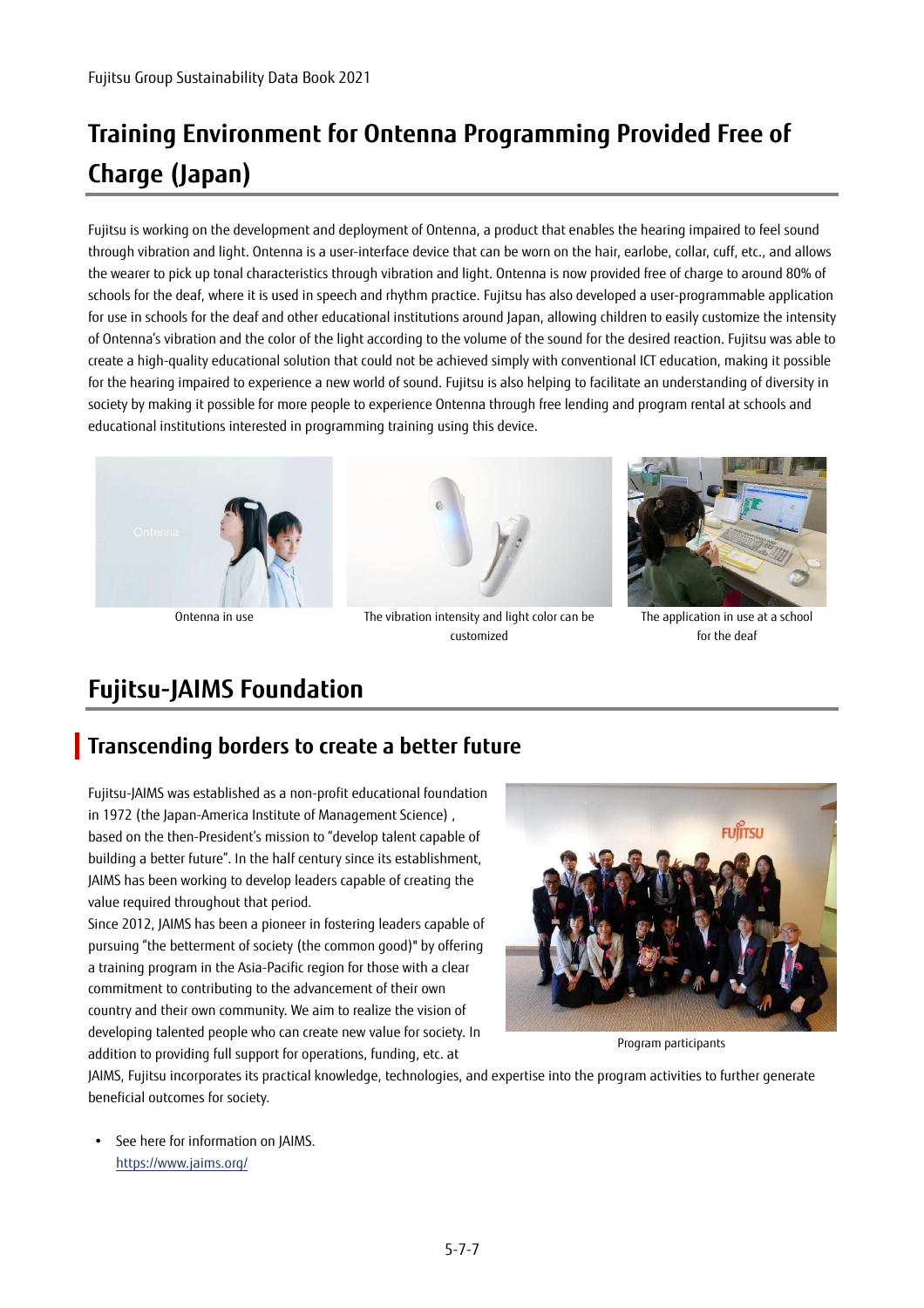## **Fujitsu Scholarship Program**

The Fujitsu Scholarship Program was established in 1985 to prepare future business leaders for the task of connecting Japan with the rest of the world.

The scholarship currently offers business people in the Asia-Pacific region the opportunity to participate in Fujitsu-JAIMS Foundation educational programs, with the intention of developing leaders who will have a valuable impact on their own local communities. Fujitsu contributes to society by providing education rooted in the global community and offering scholarships to those aiming to helping their own country or local community, thereby developing business leaders and promoting cultural exchange and mutual understanding.



Fujitsu Scholarship recipients

• See here for information on the Fujitsu Scholarship Program. https://www.fujitsu.com/global/about/csr/activities/community/scholarship/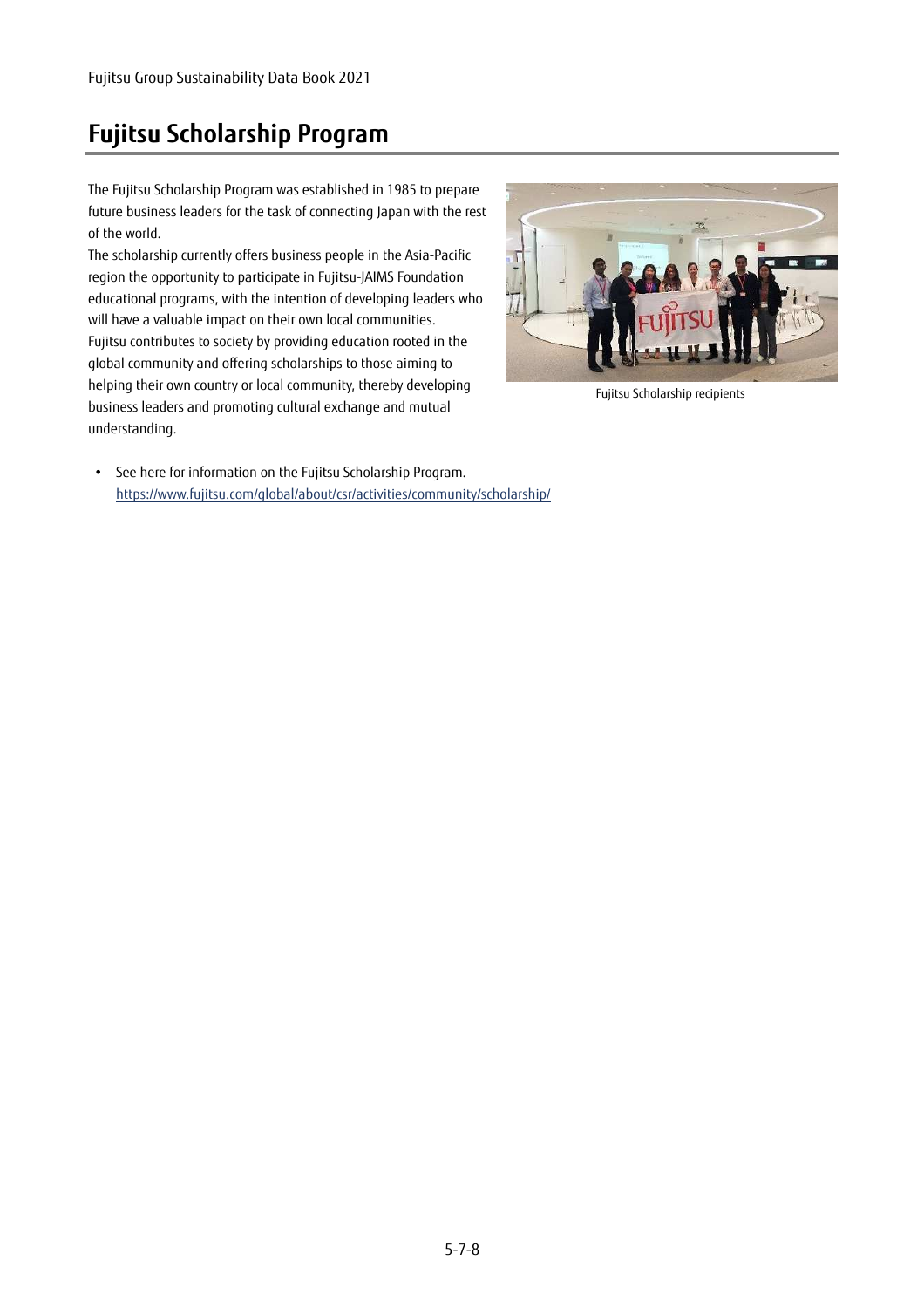## **Collaboration with External Parties**

During these times, the challenges facing society and the environment have grown in number. The principle that companies have a responsibility to all of their stakeholders is becoming more common internationally, to include not just customers and investors, but employees, suppliers, and communities of all sizes.

Fujitsu supports this principle and is working towards the realization of a sustainable society, acting in conjunction with international organizations and a variety of like-minded companies.

# **Involvement with the World Business Council for Sustainable Development (WBCSD)**

The World Business Council for Sustainable Development (WBCSD) is an organization headed by the CEOs of around 200 global corporations that aims to make sustainable communities a reality through business activities. The WBCSD advocates for economic system reforms under six programs: people, circular economy, redefining value, cities and mobility,



food and nature, and climate and energy. Fujitsu has been involved with the WBCSD since 2013, and has continued to conduct activities working within several of these programs. Since 2018, CEO Tokita has been serving as part of the WBCSD executive committee.

Fujitsu also participated in the WBCSD's formulation of "Vision 2050: Time to Transform" in March 2021, its long-term vision for the period up to 2050. "Vision 2050: Time to Transform" compiles international challenges, roadmaps, and other information with the aim of bringing about a society in which more than 9 billion people are able to live well, within planetary boundaries, by 2050. It was developed over the course of more than 18 months, with input from more than 200 companies and stakeholders in 20 countries.

In "Vision 2050: Time to Transform," the WBCSD identifies nine areas of transformation that companies need to achieve, including energy, manufacturing and resources, and health and wellbeing, and outlines specific actions for the next ten years. Fujitsu's purpose is aligned with "Vision 2050: Time to Transform," and we will continue to work toward the realization of a sustainable society.

- WBCSD http://www.wbcsd.org/
- Vision2050 Special website https://timetotransform.biz/